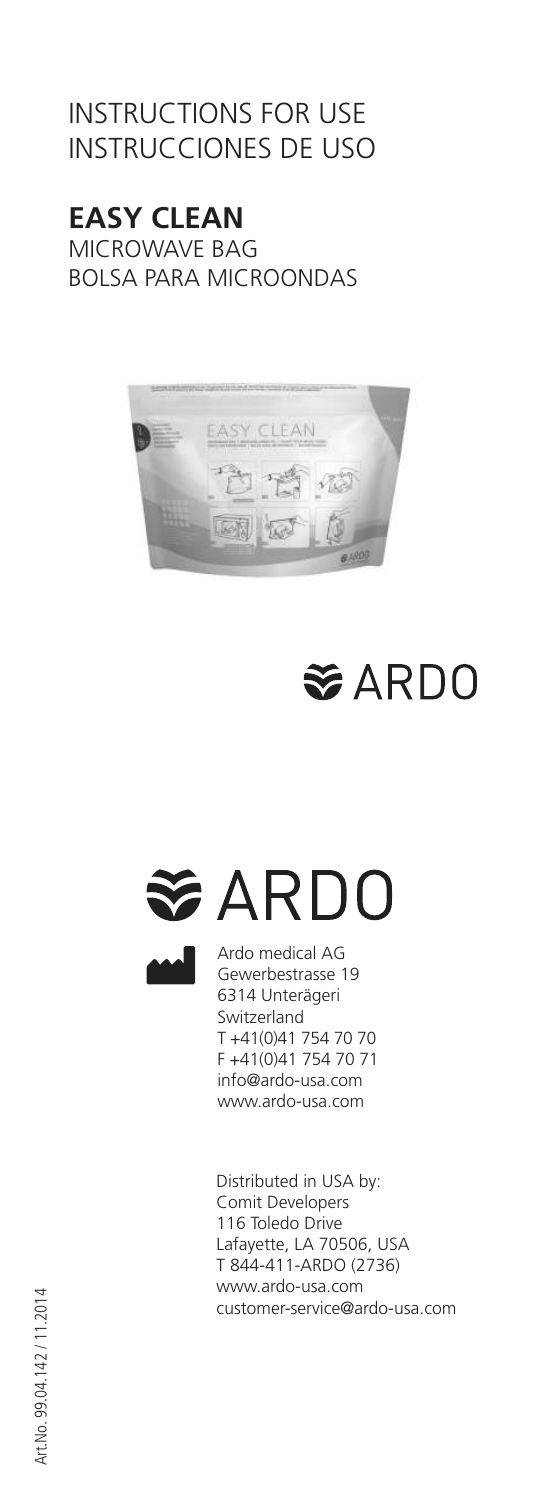









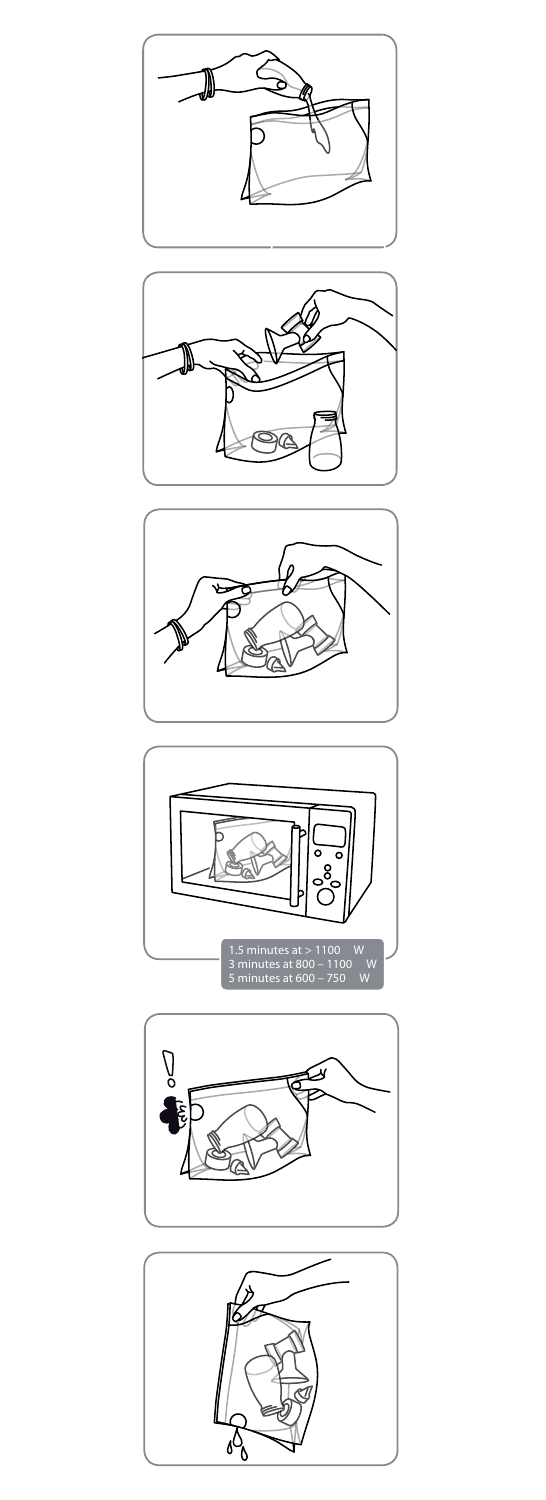#### INSTRUCTIONS FOR USE **EASY CLEAN** MICROWAVE BAG

#### **Instructions for use**

- 1. Clean all parts after use with warm soapy water and rinse them with clean water.
- 2. Add 60 ml (2 ounces) of water to the bag.
- 3. Place the parts to be steam-cleaned in the bag. Seal the bag tightly.
- 4. Place the bag in the centre of the microwave.
- 5. Set the microwave to the correct power and time and start it:
	- $\bullet$  1.5 minutes at  $> 1100$  W
	- 3 minutes at 800 1100 W
	- 5 minutes at 600 750 W
- 6. Open the microwave when it has finished and let the bag cool down for at least 2 minutes.
	- **CAUTION: Bag will be hot. Do not touch the bag.**
- 7. Pick up the bag using the safe grip and remove it from the microwave.
- 8. Hold the bag away from you and carefully pour out the remaining water through the steam vent. **CAUTION: Avoid contact with hot water.**
- 9. Open the bag and remove the steam-cleaned parts. **CAUTION: Let components cool before touching them.**
- 10. The bag can be used up to 20 times. Tick a box after each use so you can check how many times are left.

#### **Warnings**

- Always add at least 60 ml (2 ounces) of water to the bag to avoid damaging the parts.
- Do not overfill the bag.
- Do not place the bag into the microwave on a metal rack.
- Do not exceed the stated times for steam cleaning to prevent the parts from damage.
- If the microwave does not have a turntable, rotate the bag halfway through the cleaning process.
- **CAUTION: When removing the bag from the microwave and opening it, hot steam or water may escape.**
- Only use the bag with items deemed suitable for microwaving.
- Do not use the bag in a conventional oven and do not grill it.
- **WARNING: To avoid danger of suffocation, keep the plastic bag away from babies and children.**
- To prevent limescale, you can add a drop of citric acid.
- Certain parts may discolour when used. This has no effect on their function.
- Follow the instructions for the microwave.

Instructions for use in other languages are available at www.ardomedical.com